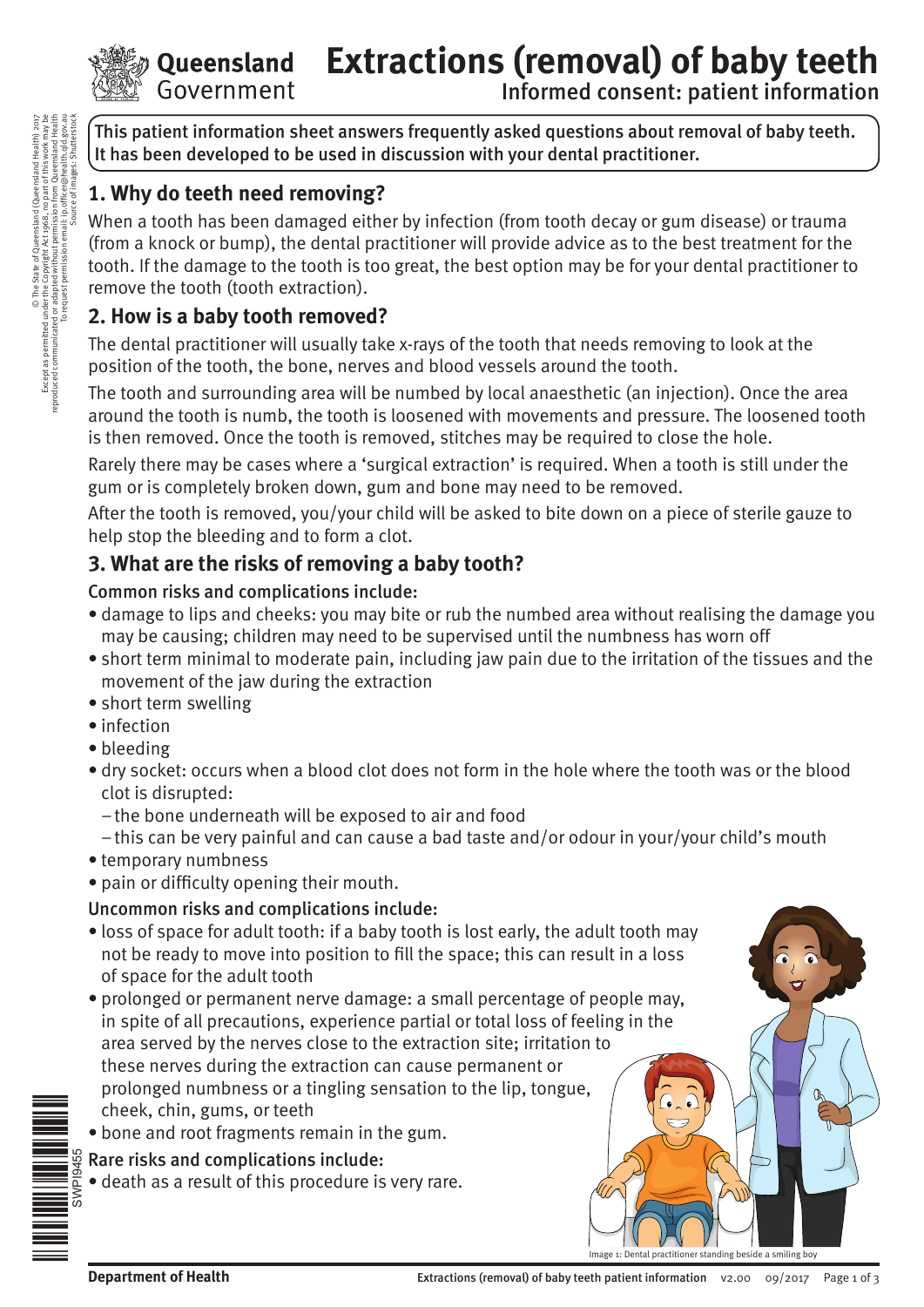## **4. What are the risks and complications of a local anaesthetic during a dental procedure?**

This procedure will require a local anaesthetic. Please refer to the patient information *Local anaesthetic* available on the informed consent website: www.health.qld.gov.au/consent

## **5. Who will be removing my/my child's tooth?**

Your/Your child's tooth will be removed by a dental practitioner or dental student who has had training to undertake the procedure.

## **6. What happens following removal of my/my child's tooth?**

Healing usually occurs quickly without complications. Problems may arise because the mouth must be used for eating and speaking while healing is taking place. The mouth naturally contains many bacteria which may increase the risk of infection in the wound.

Following removal of the tooth, the anaesthetic effect may continue for some hours. Your/Your child's mouth may feel swollen and uncomfortable during this period. Some pain can be expected because the tissues have been disturbed during the tooth removal. There may also be slight bleeding which is just enough to discolour the saliva for a few hours. There should be continual improvement until healing is complete.

# **7. What can I/my child do to help prevent complications following removal of a tooth?**

Children need adult supervision immediately after an extraction of a baby tooth. You can help your child/yourself to prevent complications such as pain, swelling, infection and bleeding by following a few simple points:

- The blood clot that seals the wound where the tooth was taken out is essential to the healing process. It prevents infection, helps new tissues form and stops the wound from re-opening. To avoid removing the blood clot and/or decrease the risk of bleeding:
	- –Do not rinse the mouth for the first 24 hours after the tooth extraction.
	- –Avoid excessive activity for the day (e.g. limit running, jumping, swimming).
	- –Keep your/your child's head elevated and do not lie flat.
- To avoid injury and/or infection:
	- –You/Your child must not bite or suck the lip, cheek or tongue while the area is numb.
	- –Watch carefully that younger children do not chew or suck a numb lip, cheek or tongue.
	- –Do not place fingers, pencils or other objects in the mouth.
- Follow these tips when eating:
	- –Avoid eating until the numbness is gone.
	- –Chew food on the opposite side of the mouth to the wound for 24 hours.
	- –Avoid eating hard or sharp foods such as potato chips or crackers for a few days after the tooth removal. Hard or sharp foods might dig into the hole where the baby tooth was.
	- –Eat soft, nutritious foods such as soft boiled eggs, finely chopped meat or cheese, custards, milk, soup or fruit juice.
	- $-$ After the first 24 hours, ensure your/their mouth is rinsed gently after meals. Half a teaspoon of table salt in a glass of lukewarm water is an effective mouth rinse.

## **8. What if complications arise after removal of my/my child's tooth?**

The most common complications are pain, swelling, infection and bleeding.

- Pain: control moderate pain by taking paracetamol. Take as directed and do not apply the drug to the wound itself. If the pain persists or worsens, return to the dental clinic where you/your child were treated. In most cases, pain can be controlled quickly.
- Swelling: some swelling or difficulty in opening your/your child's mouth is common, but it should begin to subside after a day or two. If swelling persists or becomes worse, return to the dental clinic where you/your child were treated.

mage 2: Dental practitioner and smiling boy holding an extra large tooth

ÌSWPIÇ~W\Î SWPI9455